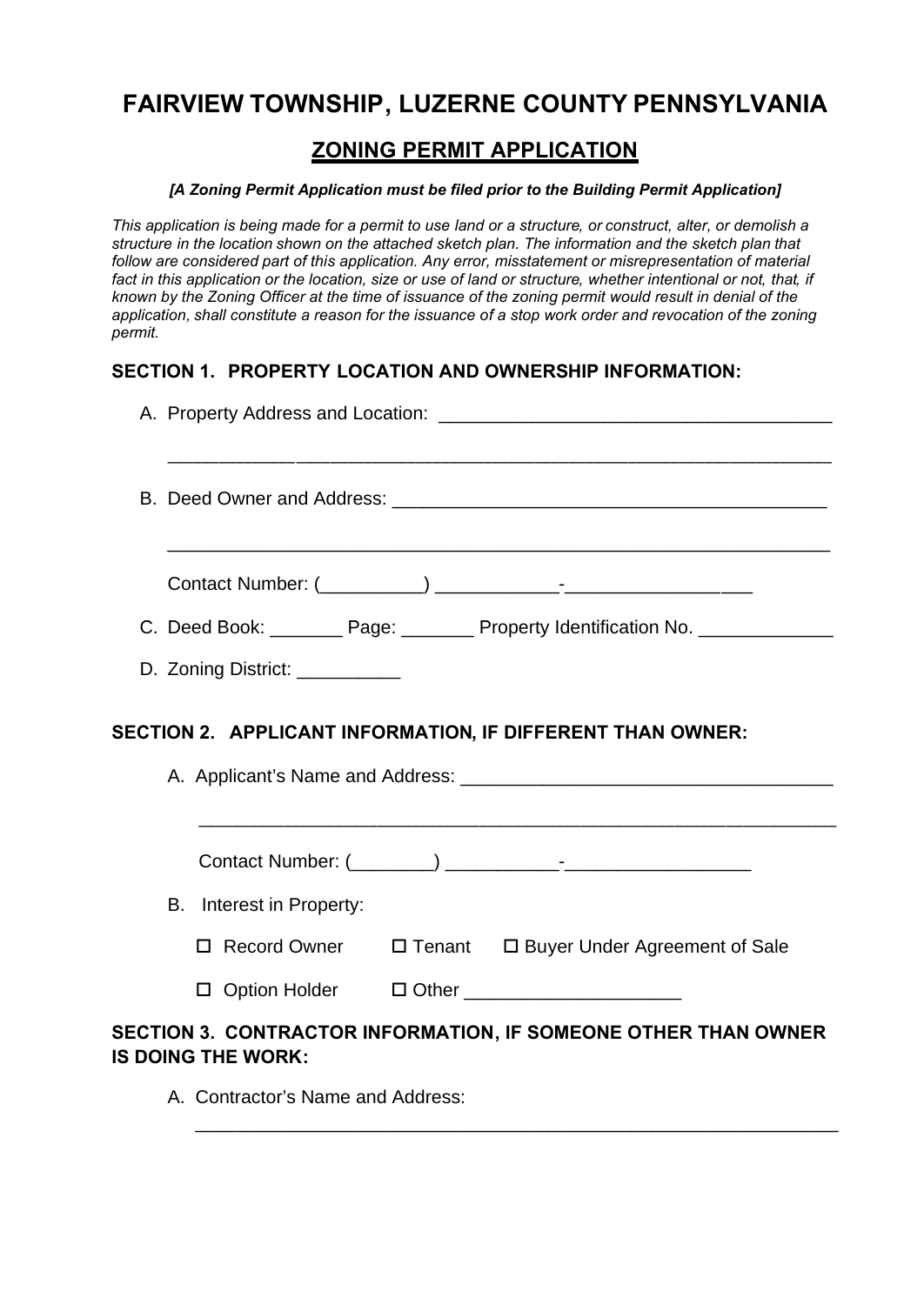| B. Insurance Information:                                                             |  |  |  |  |  |
|---------------------------------------------------------------------------------------|--|--|--|--|--|
| $\Box$ Proof of worker's compensation insurance is attached.                          |  |  |  |  |  |
| $\Box$ Notarized affidavit verifying no employees is attached.                        |  |  |  |  |  |
| $\Box$ Proof of general liability insurance is attached.                              |  |  |  |  |  |
|                                                                                       |  |  |  |  |  |
| SECTION 4. PRESENT USE OF PROPERTY:                                                   |  |  |  |  |  |
| A. Type of Use:                                                                       |  |  |  |  |  |
| $\Box$ Vacant Land $\Box$ Agricultural $\Box$ Commercial $\Box$ Industrial            |  |  |  |  |  |
| $\Box$ Single-Family Dwelling $\Box$ Two-family Dwelling $\Box$ Multi-family Dwelling |  |  |  |  |  |
|                                                                                       |  |  |  |  |  |
|                                                                                       |  |  |  |  |  |
| B. Size and Type of Existing Lot:                                                     |  |  |  |  |  |
| Width: ________ Length/Frontage: _______ Acres/Square Feet: _______                   |  |  |  |  |  |
| Corner Lot: Yes ______ No _____                                                       |  |  |  |  |  |
| C. Number of Existing Buildings and Structures on Lot: _______                        |  |  |  |  |  |

\_\_\_\_\_\_\_\_\_\_\_\_\_\_\_\_\_\_\_\_\_\_\_\_\_\_\_\_\_\_\_\_\_\_\_\_\_\_\_\_\_\_\_\_\_\_\_\_\_\_\_\_\_\_\_\_\_\_\_\_\_\_\_\_\_\_\_\_\_\_\_\_\_\_\_

# **SECTION 5. PROPOSED USE OF PROPERTY:**

A. Type of Work, Structure and Use (check those that are applicable):

| <b>Type of Work</b>        | <b>Type of Structure</b>                                                                | <b>Type of Use</b>  |
|----------------------------|-----------------------------------------------------------------------------------------|---------------------|
| $\square$ New              | □ Single-family Dwelling                                                                | $\Box$ Residential  |
| $\Box$ Addition            | $\Box$ Two-family Dwelling                                                              | $\Box$ Commercial   |
| □ Repair/Alteration/Change | □ Multi-family Dwelling                                                                 | $\Box$ Industrial   |
| $\Box$ Demolition          | $\Box$ Manufactured Home                                                                | $\Box$ Agricultural |
| $\Box$ Other               | □ Accessory Structure<br>$\square$ Sign<br>$\Box$ Shed<br>$\Box$ Garage<br>$\Box$ Other | $\Box$ Other        |
|                            |                                                                                         |                     |
|                            | $\Box$ Non-residential Building                                                         |                     |
|                            | $\Box$ Other                                                                            |                     |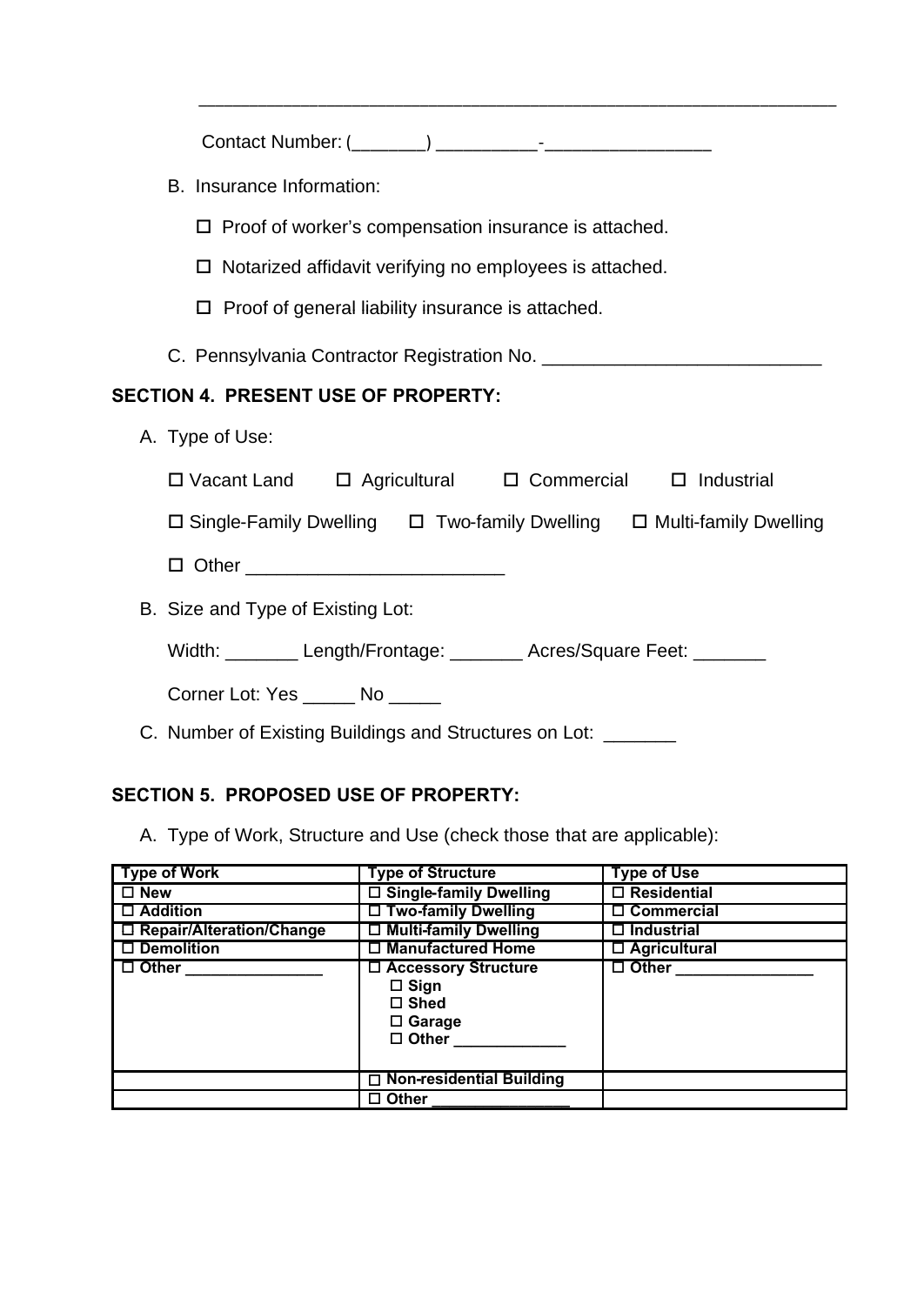| B. Describe the type of work in detail: |
|-----------------------------------------|
|                                         |

| C. Site plan. A site plan drawn to scale including the following must be attached to this<br>application:<br>(1) The exact size and location of existing and proposed structures on lot, including<br>distances from structures to lot lines and other structures.<br>(2) The number and type of structures on the lot.<br>(3) The number and location of parking and loading spaces, if applicable.<br>(4) The existing and proposed use of the lot.<br>(5) The height of proposed structures.<br>(6) The size and location of the lot and building setback lines and dimensions.<br>(7) All streets and alleys bounding the lot.<br>(8) All existing and proposed utilities, access drives, and easement, if any.<br><b>FAILURE TO PROVIDE A SITE PLAN WILL RESULT IN YOUR APPLICATION BEING</b><br>DEEMED INCOMPLETE AND IT WILL BE RETURNED TO YOU. |               |                 |
|---------------------------------------------------------------------------------------------------------------------------------------------------------------------------------------------------------------------------------------------------------------------------------------------------------------------------------------------------------------------------------------------------------------------------------------------------------------------------------------------------------------------------------------------------------------------------------------------------------------------------------------------------------------------------------------------------------------------------------------------------------------------------------------------------------------------------------------------------------|---------------|-----------------|
| D. Zoning Information. Please complete the following:                                                                                                                                                                                                                                                                                                                                                                                                                                                                                                                                                                                                                                                                                                                                                                                                   |               |                 |
|                                                                                                                                                                                                                                                                                                                                                                                                                                                                                                                                                                                                                                                                                                                                                                                                                                                         | <b>Actual</b> | <b>Proposed</b> |
| <b>Zoning District</b>                                                                                                                                                                                                                                                                                                                                                                                                                                                                                                                                                                                                                                                                                                                                                                                                                                  |               |                 |
|                                                                                                                                                                                                                                                                                                                                                                                                                                                                                                                                                                                                                                                                                                                                                                                                                                                         |               |                 |
| Lot Size (square feet)                                                                                                                                                                                                                                                                                                                                                                                                                                                                                                                                                                                                                                                                                                                                                                                                                                  |               |                 |
| Lot Width (feet)                                                                                                                                                                                                                                                                                                                                                                                                                                                                                                                                                                                                                                                                                                                                                                                                                                        |               |                 |
| Lot Depth (feet)                                                                                                                                                                                                                                                                                                                                                                                                                                                                                                                                                                                                                                                                                                                                                                                                                                        |               |                 |
| <b>Building Setback (feet and inches)</b>                                                                                                                                                                                                                                                                                                                                                                                                                                                                                                                                                                                                                                                                                                                                                                                                               |               |                 |
| <b>Front Yard</b>                                                                                                                                                                                                                                                                                                                                                                                                                                                                                                                                                                                                                                                                                                                                                                                                                                       |               |                 |
| <b>Rear Yard</b>                                                                                                                                                                                                                                                                                                                                                                                                                                                                                                                                                                                                                                                                                                                                                                                                                                        |               |                 |
| Side Yard (left side from front)                                                                                                                                                                                                                                                                                                                                                                                                                                                                                                                                                                                                                                                                                                                                                                                                                        |               |                 |
| Side Yard (right side from front)                                                                                                                                                                                                                                                                                                                                                                                                                                                                                                                                                                                                                                                                                                                                                                                                                       |               |                 |
| <b>Building Height (feet)</b>                                                                                                                                                                                                                                                                                                                                                                                                                                                                                                                                                                                                                                                                                                                                                                                                                           |               |                 |
| Number of off-street parking spaces                                                                                                                                                                                                                                                                                                                                                                                                                                                                                                                                                                                                                                                                                                                                                                                                                     |               |                 |
| Lot Coverage (percentage)                                                                                                                                                                                                                                                                                                                                                                                                                                                                                                                                                                                                                                                                                                                                                                                                                               |               |                 |

\_\_\_\_\_\_\_\_\_\_\_\_\_\_\_\_\_\_\_\_\_\_\_\_\_\_\_\_\_\_\_\_\_\_\_\_\_\_\_\_\_\_\_\_\_\_\_\_\_\_\_\_\_\_\_\_\_\_\_\_\_\_\_\_\_\_\_\_\_\_\_\_\_\_\_\_\_\_

- A. Use Information. Check whichever is applicable:
	- Use of structure that has been altered, enlarged or moved
	- □ Use of vacant land
	- □ Change in use of land
	- Change in use of building or structure

### **SECTION 6. OTHER CONSTRUCTION INFORMATION:**

A. Type of sewer (attach a copy of the permit or approval):

□ On-Lot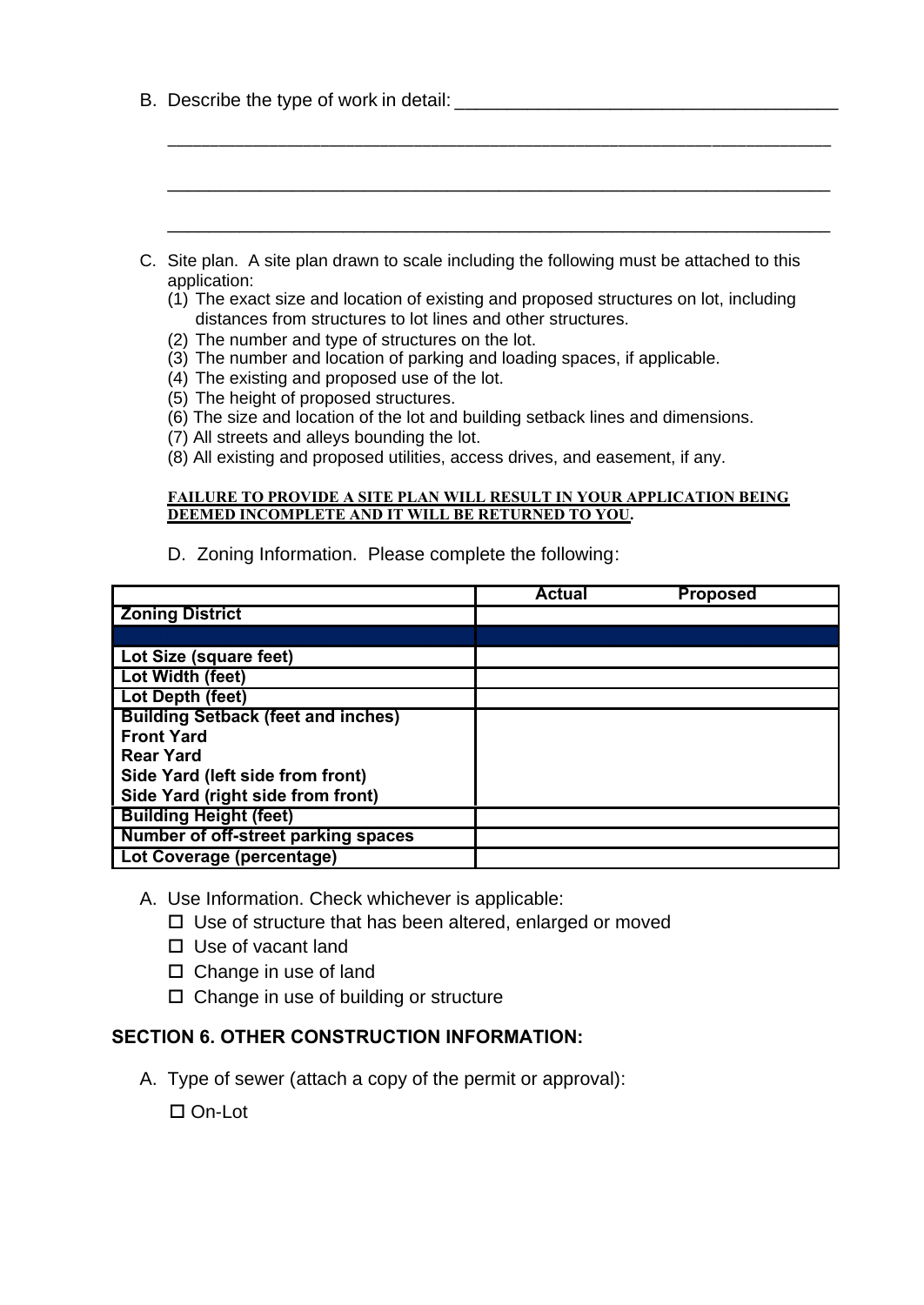□ Central or Public Sewage

 $\Box$  Other:

B. Stormwater Management (Plan Approval by Township or its Engineer):

Total area in square feet for new construction and impervious surface: \_\_\_\_\_\_\_\_

- C. Start Date: \_\_\_\_\_\_\_\_\_\_\_\_\_\_\_\_\_\_\_\_\_\_\_\_ Completion Date: \_\_\_\_\_\_\_\_\_\_\_\_\_\_\_\_\_\_\_\_\_\_\_
- D. Construction Costs: \$\_\_\_\_\_\_\_\_\_\_\_\_\_\_\_\_\_\_\_\_\_\_\_\_\_\_\_

**By signing below, the applicant and owner verify that the information contained in this application and the documents attached are true and correct to the best of his/her/their knowledge, information and belief. The applicant and owner understand that false statements made herein are subject to penalties of 18 Pa. C.S.A. Section 4904 relating to unsworn falsification to authorities. If the application is not signed by the owner, the applicant certifies that the applicant is authorized by the owner to make this application and the applicant agreed to inform the owner of the approval (with conditions if any) or denial of the application.** 

| SIGNATURE OF APPLICANT                  |                          |                                                                                                                                                                                                                                | <b>DATE</b>                                                                      |  |  |  |
|-----------------------------------------|--------------------------|--------------------------------------------------------------------------------------------------------------------------------------------------------------------------------------------------------------------------------|----------------------------------------------------------------------------------|--|--|--|
| AND RETURN TO APPLICANT.                |                          |                                                                                                                                                                                                                                | THE OWNER MUST SIGN THIS APPLICATION OR IT WILL BE DEEMED INCOMPLETE             |  |  |  |
| SIGNATURE OF OWNER                      |                          |                                                                                                                                                                                                                                | <b>DATE</b>                                                                      |  |  |  |
|                                         | <b>OFFICIAL USE ONLY</b> |                                                                                                                                                                                                                                |                                                                                  |  |  |  |
|                                         |                          |                                                                                                                                                                                                                                | Date Received: The Paid: The Paid: The Permit No.                                |  |  |  |
| $\Box$ APPROVED $\Box$ DENIED           |                          | Date: the contract of the contract of the contract of the contract of the contract of the contract of the contract of the contract of the contract of the contract of the contract of the contract of the contract of the cont |                                                                                  |  |  |  |
|                                         |                          |                                                                                                                                                                                                                                | IF APPROVED, THE APPROVAL IS SUBJECT TO THE FOLLOWING CONDITIONS:                |  |  |  |
|                                         |                          |                                                                                                                                                                                                                                | STORMWATER MANAGEMENT PLAN APPROVAL AND BUILDING PERMIT FROM BUILDING INSPECTOR. |  |  |  |
| THE DENIAL LETTER TO THIS APPLICATION): |                          |                                                                                                                                                                                                                                | IF DENIED, THE REASONS FOR DENIAL ARE AS FOLLOWS (ATTACH A COPY OF               |  |  |  |

**\_\_\_\_\_\_\_\_\_\_\_\_\_\_\_\_\_\_\_\_\_\_\_\_\_\_\_\_\_\_\_\_\_\_\_\_ ZONING OFFICER**